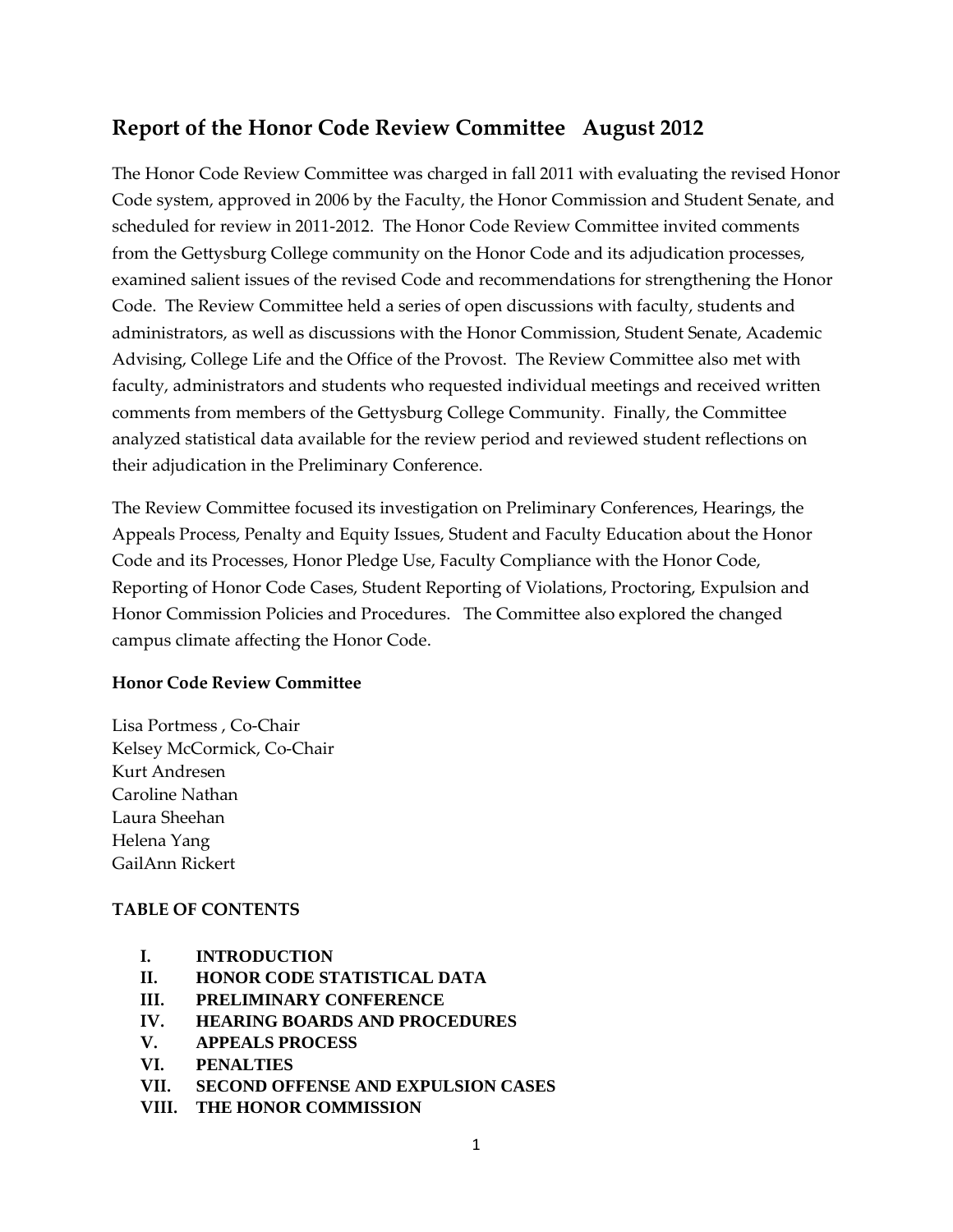- **IX. STUDENT AND FACULTY EDUCATION**
- **X. THE HONOR PLEDGE**
- **XI. REPORTING HONOR CODE DECISIONS**
- **XII. CHANGED CAMPUS CLIMATE AFFECTING THE HONOR CODE**
- **XIII. CONCLUSION**

#### **I. INTRODUCTION**

The Gettysburg College Revised Honor Code affirms the value of academic integrity for the Gettysburg College community and the expectation and resolve that all students and faculty will uphold the principles of the Honor Code both inside and out of the classroom. Article I of the Honor Code states: "The mission of Gettysburg College, which affirms the worth and dignity of all people and the limitless value of their intellectual potential, relies on mutual trust as its foundation. Honesty and integrity are the heart of this trust and crucial to a community in which intellectual achievement, scholarship, and character can flourish." Two complementary yet distinct frameworks are embodied in the Honor Code: a retributive framework that charges the Honor Commission with authority to punish actions that breach the College's principles of academic integrity and a restorative framework that charges the Honor Commission with affording students who have acted dishonestly the opportunity to examine their behavior, learn from their mistakes, and begin the process of repairing their breach of the community's trust and academic values. Both retributive and restorative frameworks are reflected in the range of penalties available to the Honor Commission in responding to Honor Code violations and in the responsibility of the Honor Commission to help students address issues that contributed to academic dishonesty and repair breaches of conduct that have undermined trust and disrupted the academic process.

During the review period violations include but are not limited to cheating, plagiarism, unauthorized collaboration, unauthorized aid, fabrication of evidence, forgery on academic forms and documents, lying to gain academic advantage, submitting previously graded work, and defacing library materials. These categories reflect broad types of violations with significant variation in individual cases. (See Appendix A, Table 4 for Violation Types)

The Honor Commission seeks to balance both retributive and restorative frameworks in appraising the seriousness of Honor Code violations, and the appropriateness of penalties. In its deliberations over breaches of the Honor Code, the Honor Commission evaluates the extent to which the act was planned or deliberate and damaged the overall integrity of the College community. The Honor Commission also considers the student's understanding of the nature of his or her violation, his or her sincerity and his or her capacity to be restored to the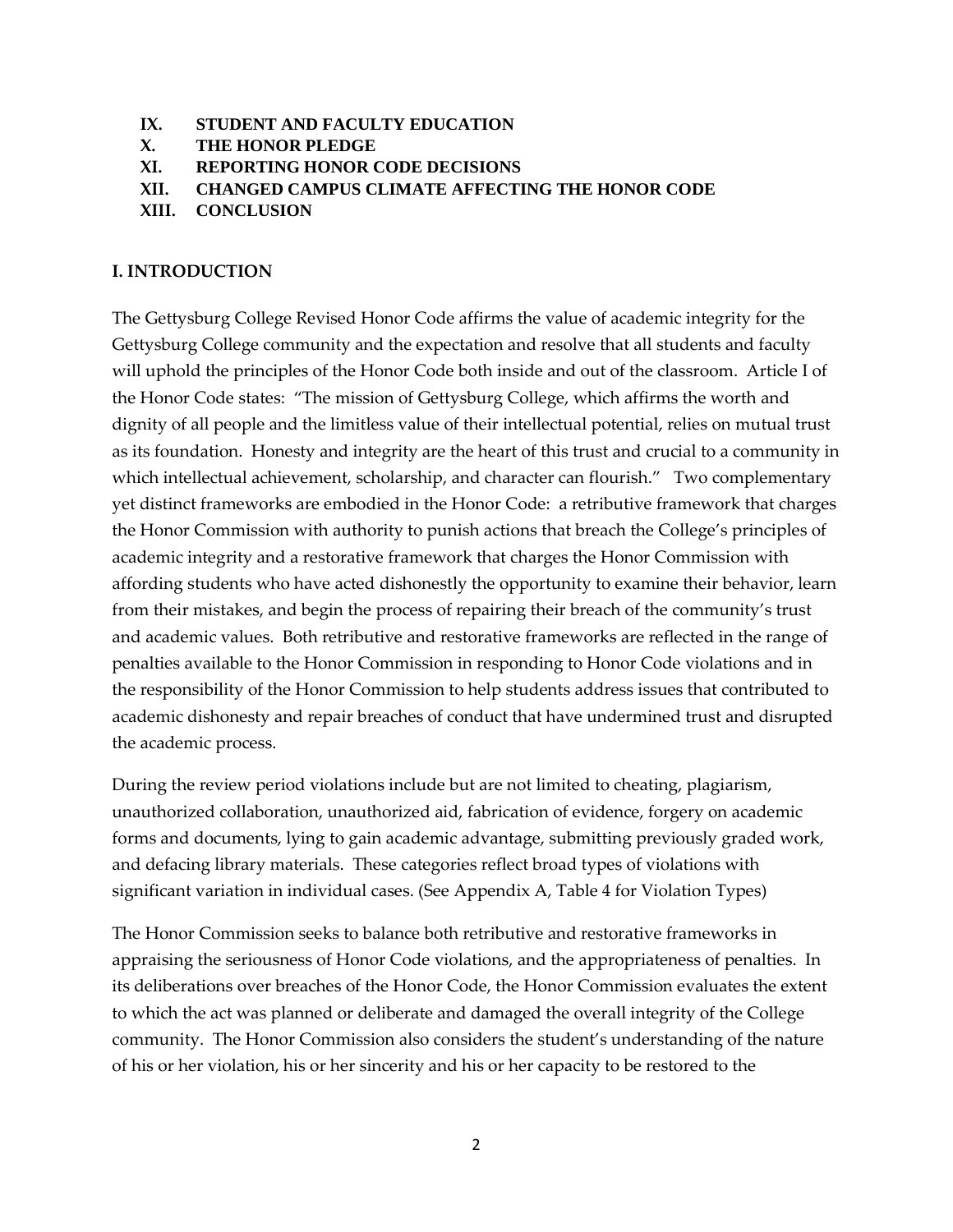community (3.3). The Honor Commission seeks to balance both frameworks in its deliberations and penalty decisions as it weighs evidence and hears testimony.

The Honor Code Review Committee sought by its investigation to evaluate the success of the Honor Code in meeting the challenges to academic integrity in a changed campus environment and upholding both high standards of conduct as well as the promise of restoration to the community when such restoration is deserved.

### **II. HONOR CODE STATISTICAL DATA**

**APPENDIX A Honor Code 5-Year Data Summary Fall 2006-Spring 2011**

**Table 1 Adjudication Results for Honor Code Complaints Table 2 Students Found in Violation of the Honor Code by Sex Table 3 Students Found in Violation of the Honor Code by Class Table 4 Main Violation Types Table 5 Main Penalty Types Table 6 Appeals Board Table 7 Programs with Adjudicated Complaints**

**APPENDIX B Honor Code Data Summary Fall 2011-Spring 2012**

**Table 1 Adjudication Results for Honor Code Complaints**

**Table 2 Students Found in Violation of the Honor Code by Sex**

**Table 3 Students Found in Violation of the Honor Code by Intended Graduation Year**

- **Table 4 Main Violation Types**
- **Table 5 Main Penalty Types**
- **Table 6 Appeals Board**

**Table 7 Programs with Adjudicated Complaints**

**APPENDIX C Penalties for 2 nd/3rd Violations Fall 2006 – Spring 2012**

**APPENDIX D First Year Student Cohorts Academic Integrity Survey 2012 – 2015** 

**APPENDIX E Class of 2014 Rising Sophomore Survey**

**APPENDIX F Class of 2011 Senior Survey** 

### **III. PRELIMINARY CONFERENCE**

The Revised Honor Code established that a Preliminary Conference will be convened by the Dean of Academic Advising to address all self-reported violations or suspected violations of the College's standards of academic honesty. According to the revised Honor Code "The purpose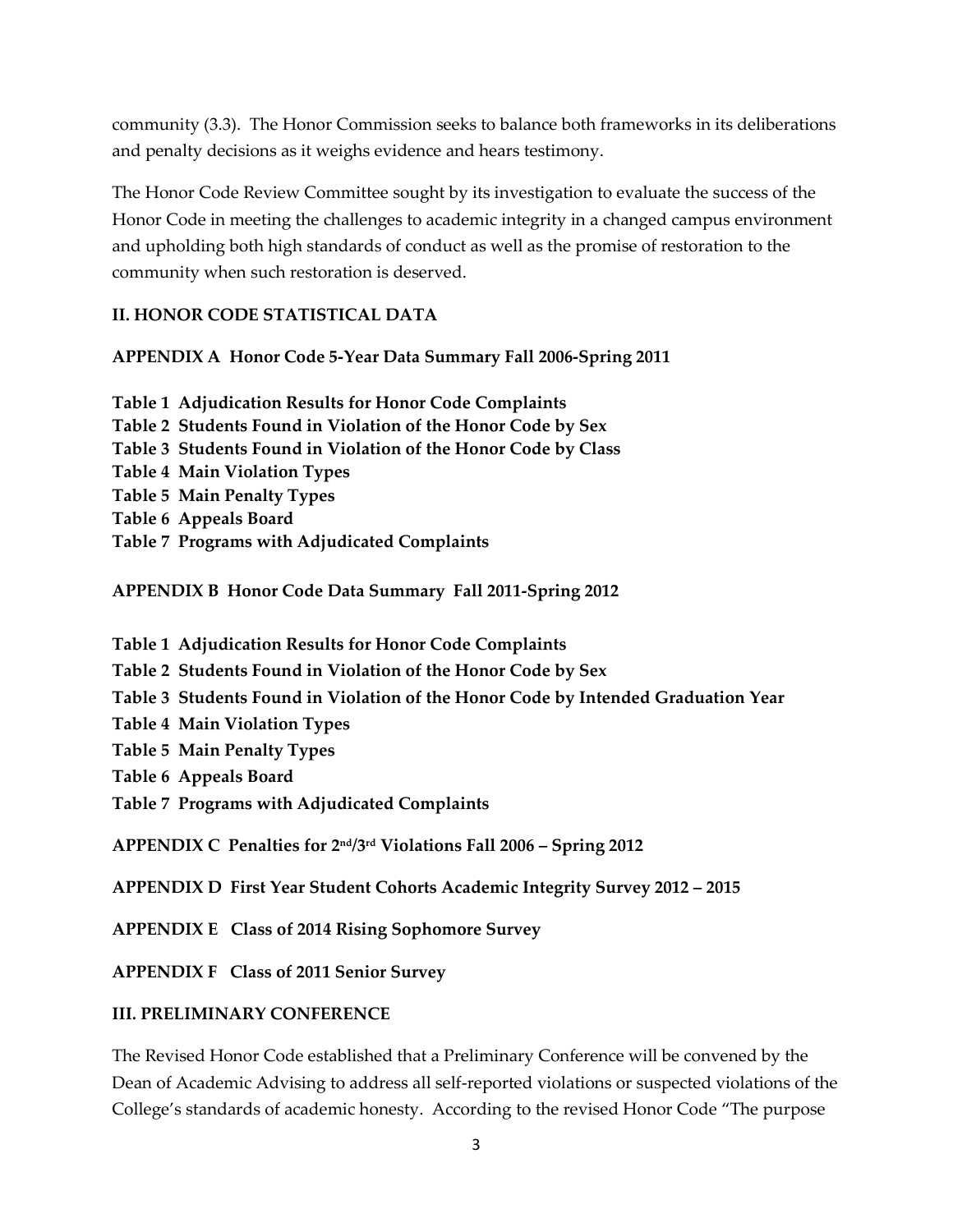and value of a Preliminary Conference is to support expeditious investigation of complaints; to afford students who have been wrongly accused an opportunity to be vindicated; and to afford students who have acted dishonestly an opportunity to examine their behavior, learn from their mistakes, and begin the process of repairing their breach of our community's trust and academic values." (3.3) "Penalties ranging in severity up to and including failure in the course may be assigned through the Preliminary Conference. The imposition of more severe penalties requires the determinations of a Hearing Board. The Chair of the Honor Commission (or designee) shall suggest an appropriate range of penalties for the present circumstance." (3.7)

The Preliminary Conference resolved 208 cases (86%) out of a total of 241 cases during the five year review period, 2006-2011. The remaining cases, 33 (14%) were not resolved at the Preliminary Conference level and proceeded to a Hearing or required a Hearing because they were possible second violations (See Appendix A, Table 1). 74% of violations in 2006-2011 involved male students ( $1<sup>st</sup>$  and  $2<sup>nd</sup>$  violations) and 26% involved female students (Appendix A, Table 2). For the summary of violations by class year see Appendices A & B, Table 3. See Appendix A & B, Table 7 for a summary of complaints brought forward by Departments and Programs. 18% of complaints in 2006-2011 occurred in 300 or 400 level courses. 23% of complaints in 2011-2012 occurred in 300 level classes (Appendix A & B, Table 7).

Faculty, student and administrators expressed broad support for the Conference system as the primary process for addressing complaints. The fact that 86% of cases are resolved through the Preliminary Conference indicates the success of the Preliminary Conference in addressing complaints. Faculty who have participated in Preliminary Conferences value the direct discussion of the complaint and the behavior that underlies cheating and dishonesty. Faculty express particular satisfaction in having a role in deciding the outcome of cases. In many cases faculty view the Preliminary Conference as a first step in reestablishing a relationship with an offending student. Faculty who have experienced a Preliminary Conference largely express satisfaction in the outcome of deliberations. While concern has been expressed by some faculty about variable penalties, the ability of faculty (and Honor Commission members) to agree to variable penalties is a key feature of the Revised Honor Code that faculty involved in Preliminary Conferences appreciate. The reflective essays written by students who have experienced adjudication in the Preliminary Conference nearly universally commend the process as fair and valuable to them in confronting their own academic dishonesty.

Recommendations of the Review Committee regarding the Preliminary Conference focus on the importance of providing guidelines for penalties to address penalty inconsistencies, written guidelines of responsibilities for advisors who accompany students in the Preliminary Conference, and written guidelines about Preliminary Conference procedures for faculty in whose course the violation occurred and for others who bring complaints.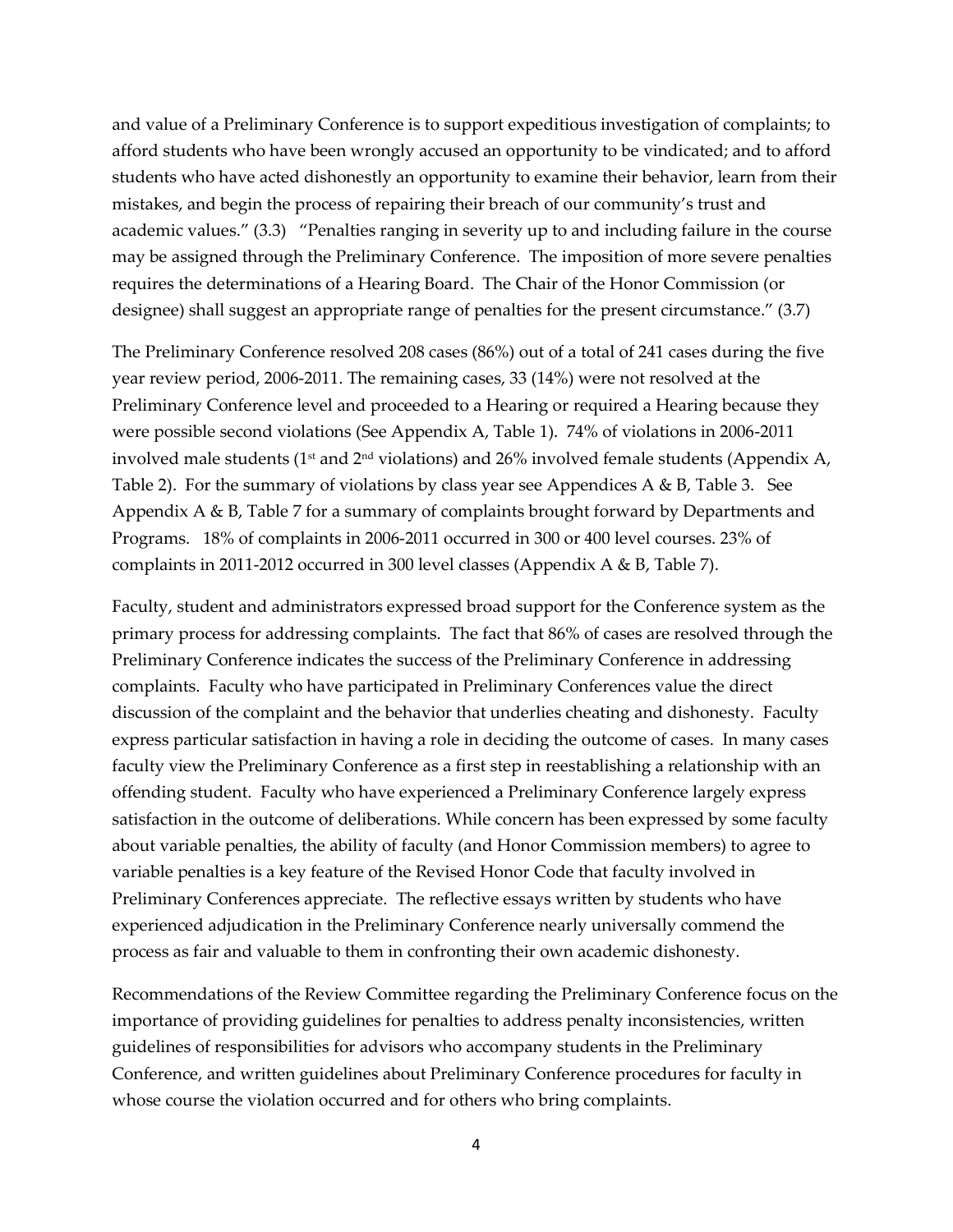#### **RECOMMENDATIONS**

- **1. Penalty Range (3.7, 4.2, 4.4): The task of the Chair of the Honor Commission to suggest an appropriate range of penalties should be based on guidelines that indicate a rationale for greater and lesser penalties;**
- **2. The Role of the Faculty or Others Bringing the Complaint: Written guidelines should be given to faculty members making the complaint before the Preliminary Conference. Some faculty have expressed uncertainty about Preliminary Conference procedures and their role in deliberations, which can be addressed by providing written guidelines before the Preliminary Conference in addition to the conversations with Academic Advising that already occur;**
- **3. Training of Honor Commission Co-Chairs: The Honor Commission Chair of the Preliminary Conference should be trained specifically in how to handle penalty discussions in light of the penalty guidelines;**
- **4. Penalty Discussion: Students and faculty should be made aware that at any point in the Conference, a break can be requested in which the faculty member of the course in which the violation occurred or the student can speak to the Honor Commission Chair and/or the Academic Advising Dean about any concerns or questions.**
- **5. For cases unresolved at the Preliminary Conference and referred to a Hearing Board: if a student comes forward and admits to the violation or agrees to the recommended penalty before the Hearing Board is convened, the Dean of Academic Advising shall have discretion to consult with Preliminary Conference members to resolve the case without a hearing. If a consensus is not resolved by the Preliminary Conference members, the case will proceed to a hearing.**

### **IV. HEARING BOARDS AND PROCEDURES**

According to the Revised Honor Code, "The Chair of the Honor Commission will convene a Hearing Board to resolve all cases not resolved through the Preliminary Conference." (5.1) "Hearing Boards can determine penalties from the full range available as they deem appropriate. Hearing Boards, like Preliminary Conferences, have as one of their goals helping students to address whatever deficiencies contributed to their breach of our principles." (5.11) The accused student is encouraged to have a current member of the Gettysburg College community present as an advisor during a Hearing (5.2).

Hearing Boards, like the Preliminary Conference, have both restorative and retributive functions. When a student has been found to have violated the Honor Code, the Hearing Board has as one of its goals helping that student address whatever deficiencies contributed to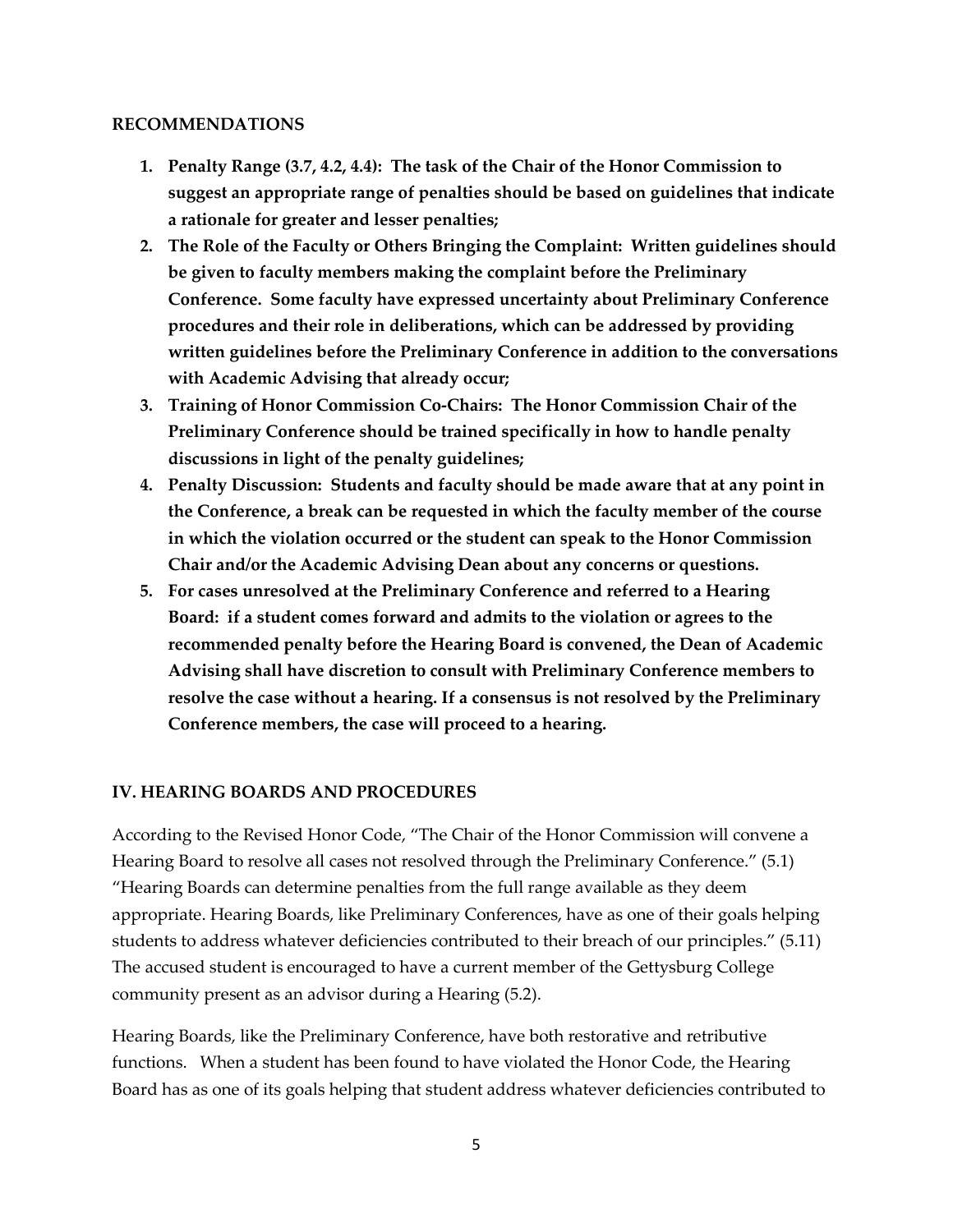his or her breach. According to the specific case, a Board may make appropriate recommendations such as utilizing Peer Tutoring, the Writing Center or participating in FY orientation with the Honor Commission.

Penalty variability in Hearing Board decisions is a salient concern that appeared during the Review process (Appendix A & B, Table 5). The Review Committee recommends that concern over penalty variability be addressed by newly created penalty guidelines that the Chair of the Honor Commission will introduce during penalty discussions. The Review also recommends that explicit consideration of equity of penalty occur in Hearing Board deliberations. Although we do not recommend fixed penalties that allow no regard for specific circumstances, we believe that penalty guidelines can mitigate penalty variability issues.

A second serious issue is the failure of accused students in some hearings to make use of the Dean of Academic Advising assigned to them as an advisor prior to the Hearing (5.5) or to secure an advisor for the Hearing from the campus community. Even with strong encouragement students sometimes do not take advantage of advising prior to the Hearing, nor invite a member of the community to be present with them in the Hearing. Students who do not have an advisor tend to be underprepared, less able to understand the seriousness of what is at stake in the Hearing, and more likely not to present evidence and arguments most beneficial to their case.

### **RECOMMENDATIONS**

- **1. Penalty Range (3.7, 4.2, 4.4) Penalty guidelines should be developed and used in Hearing Board deliberations to help address inconsistencies in penalties. The Chairperson should ensure that the Appeal Board consider equity in deliberating penalties, based on guidelines that delineate penalties according to the seriousness of violations as well as the capacity of the student to be restored to the academic community;**
- **2. Training of Honor Commission Co-Chairs: The Honor Commission Co-Chair should be trained specifically in how to handle penalty discussions in light of penalty guidelines;**
- **3. Advisors for Accused Students: Article V: Hearing Boards and Procedures encourages accused students to have a current member of the Gettysburg College community present as an advisor during a Hearing, in addition to having a Dean of Academic Advising assigned as an advisor (5.4, 5.5) Students should be strongly encouraged to have an advisor in the Hearing and should be assisted by Academic Advising in finding an adviser if they cannot secure one. A Hearing should occur**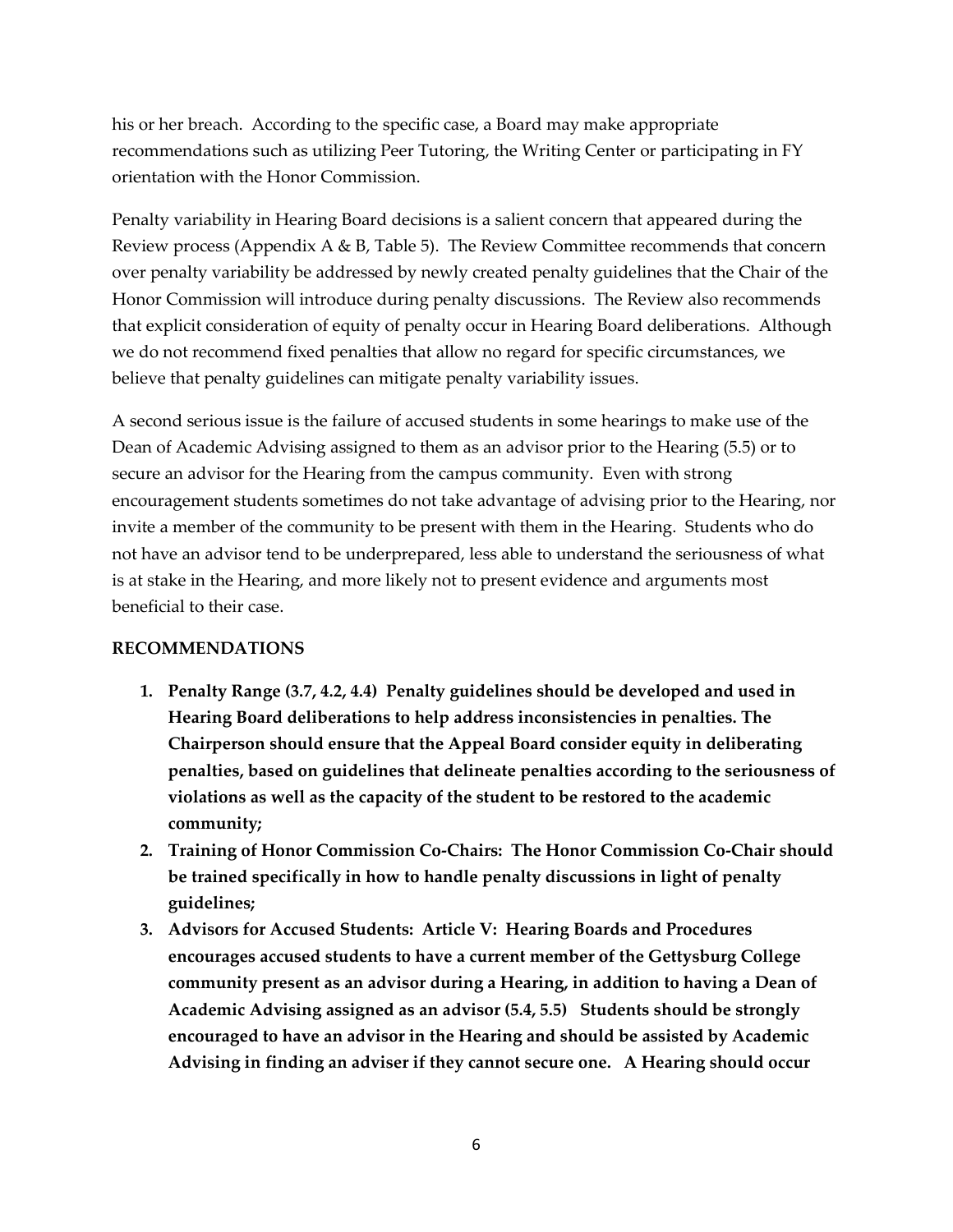**only after the student has had the opportunity to meet with one of the Academic Advising Deans;** 

- **4. The Hearing Board should be made aware of the option to have both student and faculty member present concurrently at the Hearing;**
- **5. The Hearing Board in its penalty discussions should give serious weight to lying that is found to have occurred at the Preliminary Conference.**
- **6. All expulsion decisions should be reviewed by the Provost before becoming effective;<sup>1</sup>**
- **7. Faculty who participate as Faculty Advisors for the Hearing and faculty or other members of the community who participate as Advisors to the Accused Student should be provided written guidelines for their role.**

### **V. APPEALS PROCESS**

During the review period 2006-2011, 8 Appeal Boards were requested and 5 were granted by the Provost. Three Appeal Boards upheld the violation finding and the penalty. One Appeal Board reduced the penalty and one reduced the violation finding and the penalty (See Appendix A, Table 6). For 2011-2012 four Appeal Boards were requested and granted by the Provost. All four upheld the violation and the penalty (Appendix B, Table 6).

According to the Revised Honor Code, "A student found to have violated the Honor Code can appeal the outcome of a Hearing by writing a statement outlining the grounds for appealing to the Provost of the College within three class days of the Hearing. Grounds for appeal are as follows: substantial new evidence, procedural violations that substantially affected the outcome of the hearing, or no reasonable evidence to support the outcome of the hearing." (6.1, 6.2)

### **RECOMMENDATIONS**

 $\overline{\phantom{a}}$ 

## **1. The Provost should inform the Appeal Board in writing of the reasons for granting the Appeal;**

<sup>&</sup>lt;sup>1</sup> Requires amendment to the Honor Code. Such review is consistent with the introductory paragraph of the Honor Code that states: "... With these measures, the Faculty delegated to the Honor Commission responsibility for the regulation of student academic conduct. The final responsibility for the regulation of student conduct remains with the Faculty." It is consistent also with Appeals decisions in Student Conduct Review cases in which the Vice President for College Life and Dean of Students or his/her designee has final authority in reviewing conduct cases, including appropriateness of penalty, and with recommendations by the Faculty Personnel Committee in tenure decisions in which the President has final authority.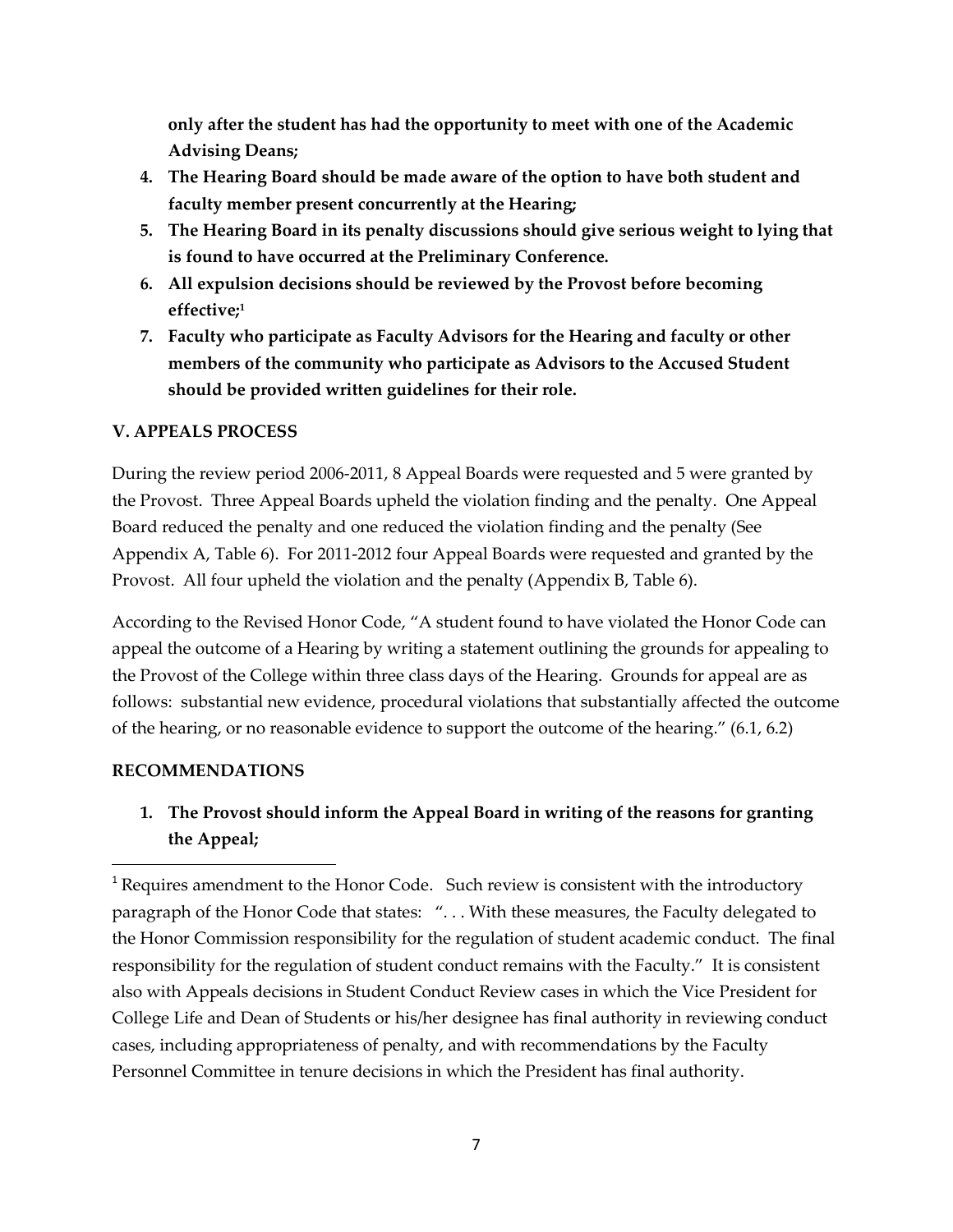- **2. The Chairperson should ensure that in all but the most exceptional circumstances the Honor Commission Chair who presided at the original hearing should be called as a witness (6.7);**
- **3. The Honor Commission and Academic Advising should decide clear policies in second offense cases for how much detail from the first violation should be subject to discussion and at what stage it is relevant to the deliberations of the Appeal Board (implemented as of 4/2012);**
- **4. The Chairperson should ensure that the Appeal Board consider equity in deliberating penalties, based on guidelines that delineate penalties according to the seriousness of violations as well as the capacity of the student to be restored to the academic community;**
- **5. The Appeal Board should have designated, trained administrators who conducts the Appeal Board hearing;**
- **6. The Appeal Board should be constituted by six members, three faculty members and three Honor Commission members, and a non-voting administrator appointed by the Provost who shall act as chair. This existence of a non-voting chair is comparable to the membership of Hearing Boards (6.5) 2 ;**
- **7. All expulsion decisions should be reviewed by the Provost. 3**

### **VI. PENALTIES**

l

In the review period 2006-2011 penalties ranged from grade reduction for an assignment to expulsion. The most frequently assigned penalties for first violations were 0 or F for the assignment or test, overall course grade reduction or failure in the course (See Appendices A & B, Table 5). For second violations during the review period of 2006-2011 and during 2011-2012 penalties ranged from 0 or F for the assignment (with grade reduction) to expulsion (See Appendix C).

The Honor Code grants authority to the Honor Commission in Preliminary Conferences and Hearings to consider the full range of penalties in responding to particular violations (3.7, 5.11). Furthermore, Article IV Penalties outlines penalties for breaches of the Honor Code that lie outside as well as within the purview of a particular course:

4.1 For breaches not directly within the purview of a particular course, the possible penalties include: restitution, if appropriate and academic suspension alert. If the student is already on academic suspension alert, the matter goes to a Hearing Board for resolution."

 $2$  Requires amendment of the Honor Code  $(6.4)$ .

<sup>3</sup> Requires amendment of the Honor Code.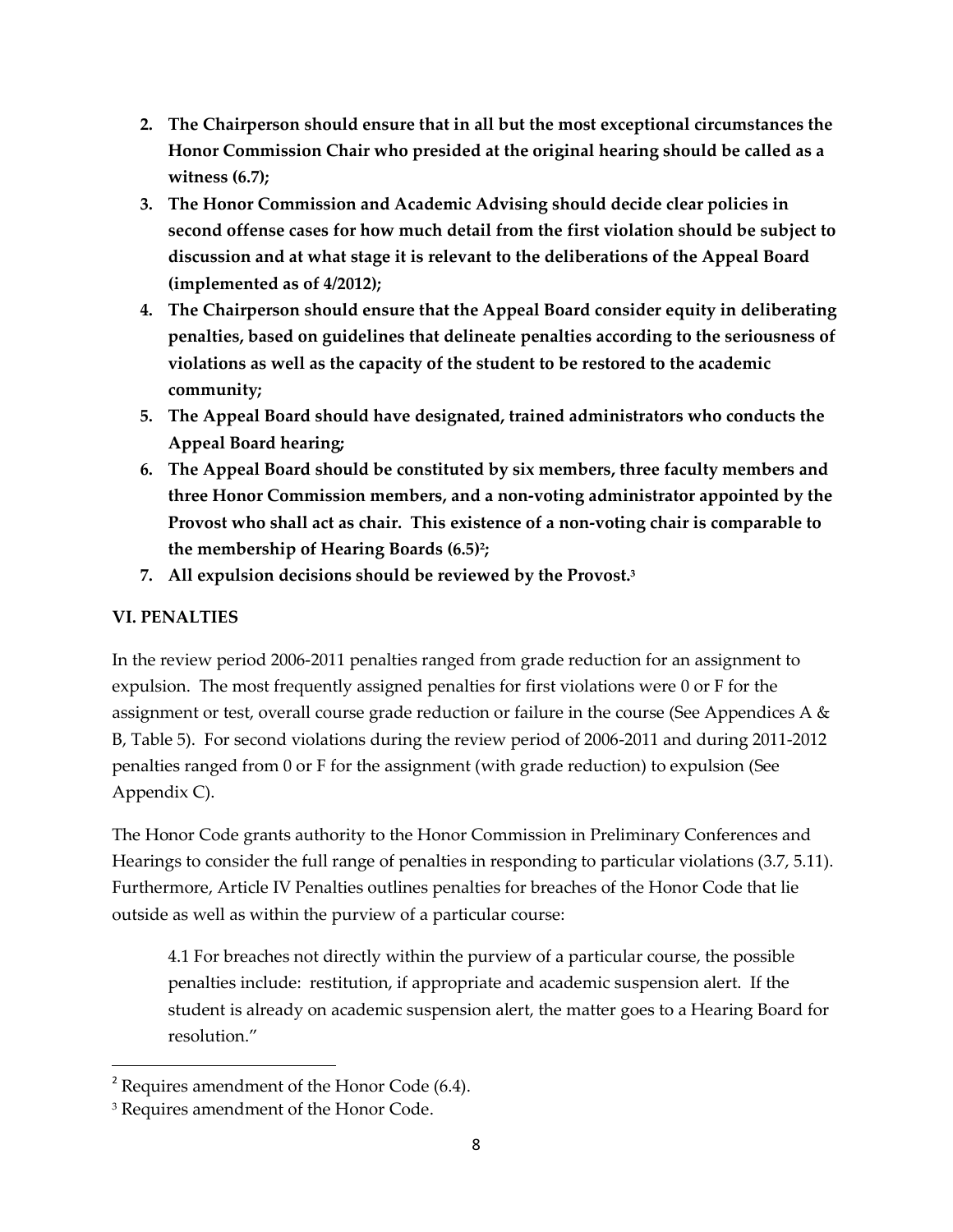4.2 For breaches within the purview of particular courses, the possible penalties include: reduction of the assignment grade (including to 0), reduction of the course grade (including to F), suspension for 1 or 2 semesters, and expulsion.

4.5 Normally, the penalty for a second offense shall be expulsion.

Two further clauses delineate significant considerations in reaching penalty decisions:

- 5.3 Consideration of the students' sincerity and understanding of the nature of his or her breach of the College's principles of academic integrity, and consideration of the extent to which the act was planned or deliberate and damaged the overall integrity of the College community, should inform decisions about appropriate penalties.
- 5.4 Although Hearing Boards have the authority to consider and impose a penalty from the full range of penalties available and penalties ranging in severity up to and including failure in the course may be assigned through the Preliminary Conference, the normal penalty for first-time breaches of the Honor Code occurring within the purview of a particular course is failure in the course.

Although Preliminary Conferences and Hearing Boards have the authority to consider and impose a penalty from the full range of penalties available, and penalties ranging in severity up to and including failure in the course may be assigned, the Revised Honor Code retains reference in 4.4 and 4.5. to "the normal penalty" of failure in the course for first-time breaches of the Honor Code and expulsion for second offenses. Retention of the term "the normal penalty" has been and remains a problematic feature of the Revised Honor Code in administering the Honor Code. The term "the normal penalty" is inconsistent with the greater flexibility of the Revised Code in providing a wide range of penalty options (4.2, 5.11) to recognize violations of different magnitude. In practice the normal penalty is neither failure in the course for first offenses, nor expulsion in second offense cases. The Honor Commission has attempted to reconcile this inconsistency by considering "the normal penalty" as the starting point for penalty discussions. In practice (as a result of recommendations of faculty in the Preliminary Conference and by Hearing Boards) the range of penalties the Revised Code allows is widely used to mark degrees of severity in violations. If "the normal penalty" has any function at all in guiding practice it is in rejecting it not affirming it. The continued presence in the Revised Honor Code of the language of "the normal penalty" exists uneasily with wide support for (and use of) the range of penalties the new Code allows.

Reference to expulsion as the normal penalty for a second offense (4.5) is made more problematic in cases where the first offense was comparatively minor but triggers expulsion as the normal penalty for the second offense in the same way that a major first offense would.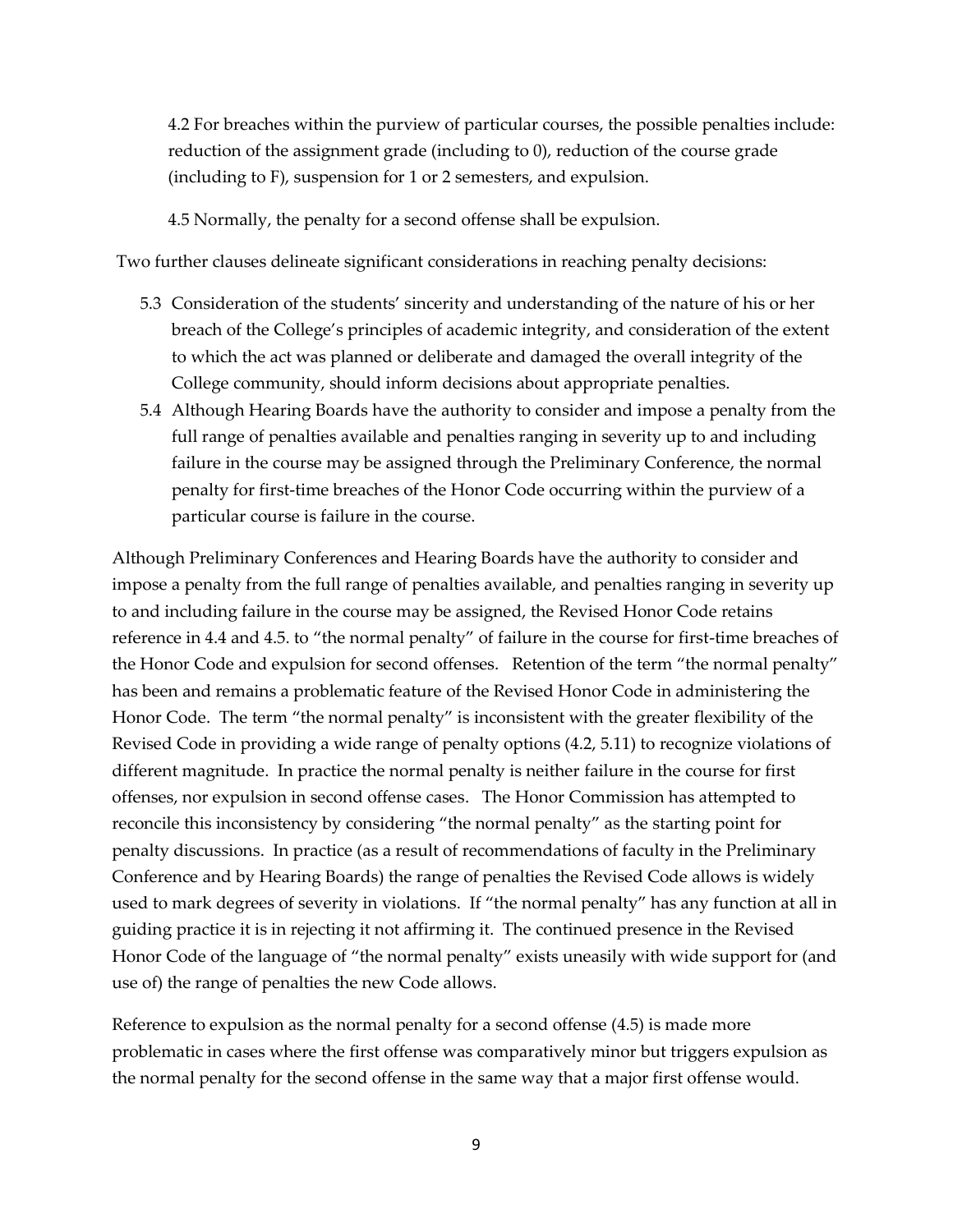The penalty clauses of 4.3 and 4.4 were the focus of significant discussion by Honor Commission members and the Honor Code Review Committee in deliberating over crucial considerations in deciding penalties (the student's sincerity, capacity for restoration to the community and understanding of his or her breach in addition to consideration of the extent to which the act was planned or deliberate and damaged the overall integrity of the College community). Honor Commission members expressed concern that consideration of the student's sincerity allows too much leeway in penalties and too much room for personality to sway penalty decisions.

The Review Committee recognizes inconsistency in language retained in the Honor Code from the older Honor Code that speaks of "the normal penalty" in first-time breaches of the Honor Code occurring within a course being failure in the course (4.4), at the same time as the Revised Code affirms a range of possible penalties depending on the nature of the violation and the students' potential to be restored to the academic community.

### **RECOMMENDATIONS**

- **1. Guidelines for penalty decisions should be developed that will function both in training Honor Commission members and in deliberation over penalties in Preliminary Conferences, Hearings and Appeals.**
- **2. Guidelines should be developed that provide greater clarity in balancing consideration of the seriousness of the violation with consideration of the student's capacity for restoration to the community, his or her sincerity and understanding of the significance of his or her breach of the College's principles of academic integrity. Since interpretation of sincerity is difficult and sometimes unreliable, the interpretation of sincerity should always be considered in light of the gravity of the act and the potential of the student for restoration to the community.**
- **3. Reference to "the normal penalty" in 4.4 should be revised to reflect consistent practice ("failure in the assignment, grade reduction or failure in the course").<sup>4</sup>**
- **4. Reference to expulsion as the normal penalty for a second offense in 4.5 should be revised to reflect consistent practice ("suspension or expulsion").<sup>5</sup>**

### **VII. SECOND OFFENSE AND EXPULSION CASES**

During the five year review period 2006-2011 and the 2011-2012 academic year, the Honor Code handled a total of 21 second offense violations and one third offense. Second (and third) offense penalties ranged widely from a special assignment for a student who had already failed the

l

<sup>4</sup> Requires amendment to the Honor Code (4.4).

<sup>5</sup> Requires amendment to the Honor Code (4.5).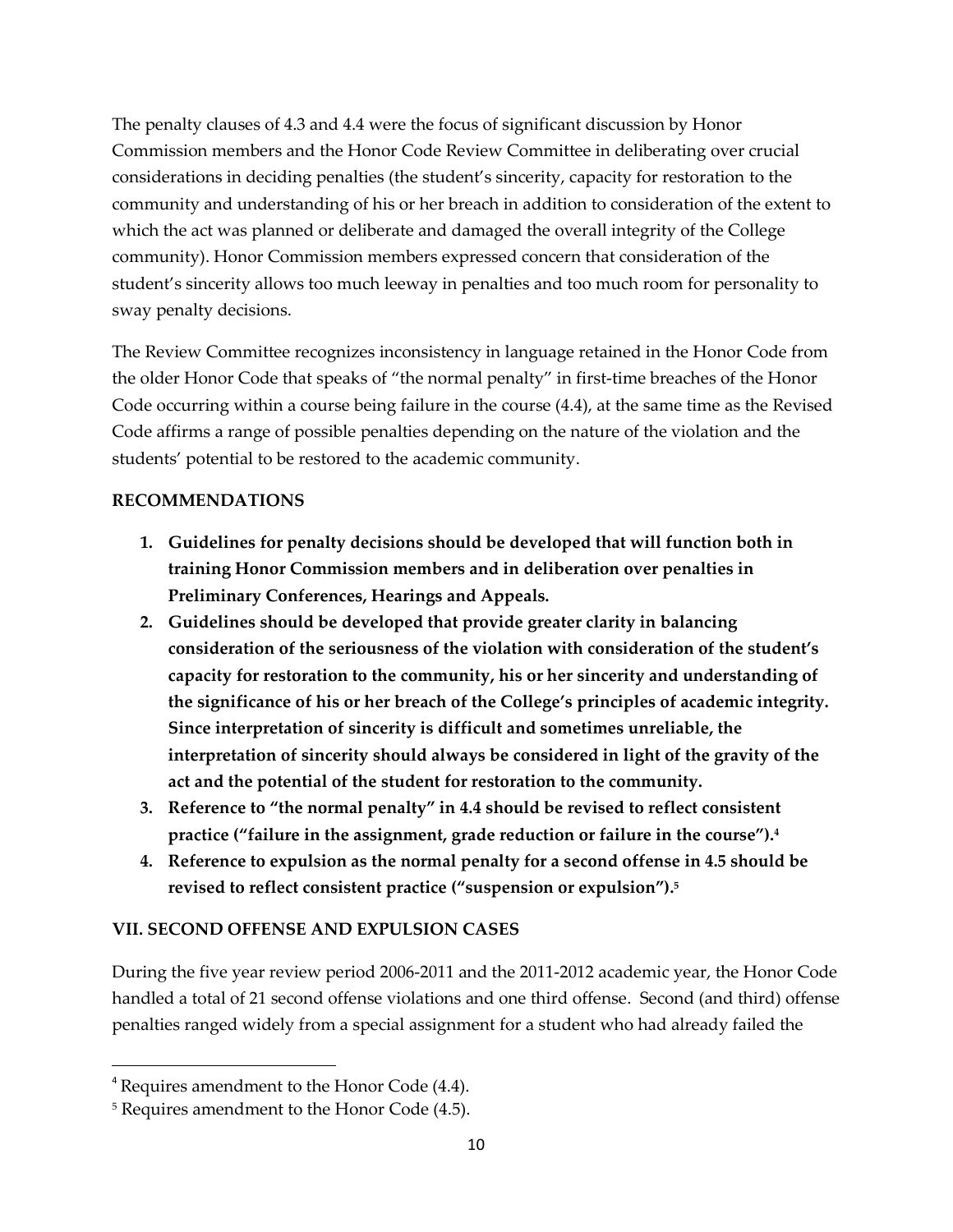course to expulsion. Three second offense cases resulted in a two-semester suspension; seven cases resulted in a one-semester suspension, six cases resulted in failure in the course, and one case resulted in a grade reduction (Appendix C). Of the 22 cases, four resulted in expulsion (Appendix C).

Before careful review of case data, the Review Committee expected the data would reveal clear differences in second offense cases that accounted for variable penalties, especially for expulsion. But this was not the case. Three cases of expulsion were marked by especially grievous behavior: an Honor Code violation that directly injured another student, fabrication of evidence, denial by the accused student at each stage than an Honor Code violation had been committed and complete disregard and disengagement from the Honor Code process. A fourth case involved a senior student whose second offense was comparable in severity to cases of students who were suspended or received even lesser penalties. We have now also had a third offense case (spring 2012) in which the Hearing Board reached a decision not to expel. Of the 22 second (and third) violation cases, six involved seniors who received only a one semester suspension. Four seniors received a lesser penalty of either failure in the test or assignment, a special assignment in the case of a senior who had already failed the course or an F in the course. The penalty in the case of the expelled senior also differed from 10 other seniors who were guilty of a second (or third) violation and received penalties less than expulsion (Appendix C).

The data suggest reason for concern about inequitable penalties in expulsion cases. In penalties that result in suspension, discrepancies in penalties do not risk permanent and deep damage to a student's life to the same extent that expulsion does. The penalty of expulsion has much greater potential for life disruption and grievous injustice and should be subject to very careful scrutiny to ensure fairness. For this reason the Review Committee argues for the importance of penalty guidelines and equity discussion in all cases where suspension and expulsion are at stake (See IV. Hearing Boards and Procedures, V. Appeals Process and VI. Penalty Recommendations), in addition to a process by which all expulsion decisions are reviewed for equity and appropriateness of penalty by the Provost. (See IV. Hearing Boards and Procedures and V. Appeals Process.)

#### **VIII. THE HONOR COMMISSION**

The Honor Commission, with the support of Academic Advising, has significant responsibility for the adjudication procedures of the Honor Code and depends on both faculty advising and Academic Advising to discharge its responsibilities. Training of new Honor Commission members is an essential task of the Honor Commission that occurs at the beginning of each new academic year. New faculty advisors to the Honor Commission are also appointed at the start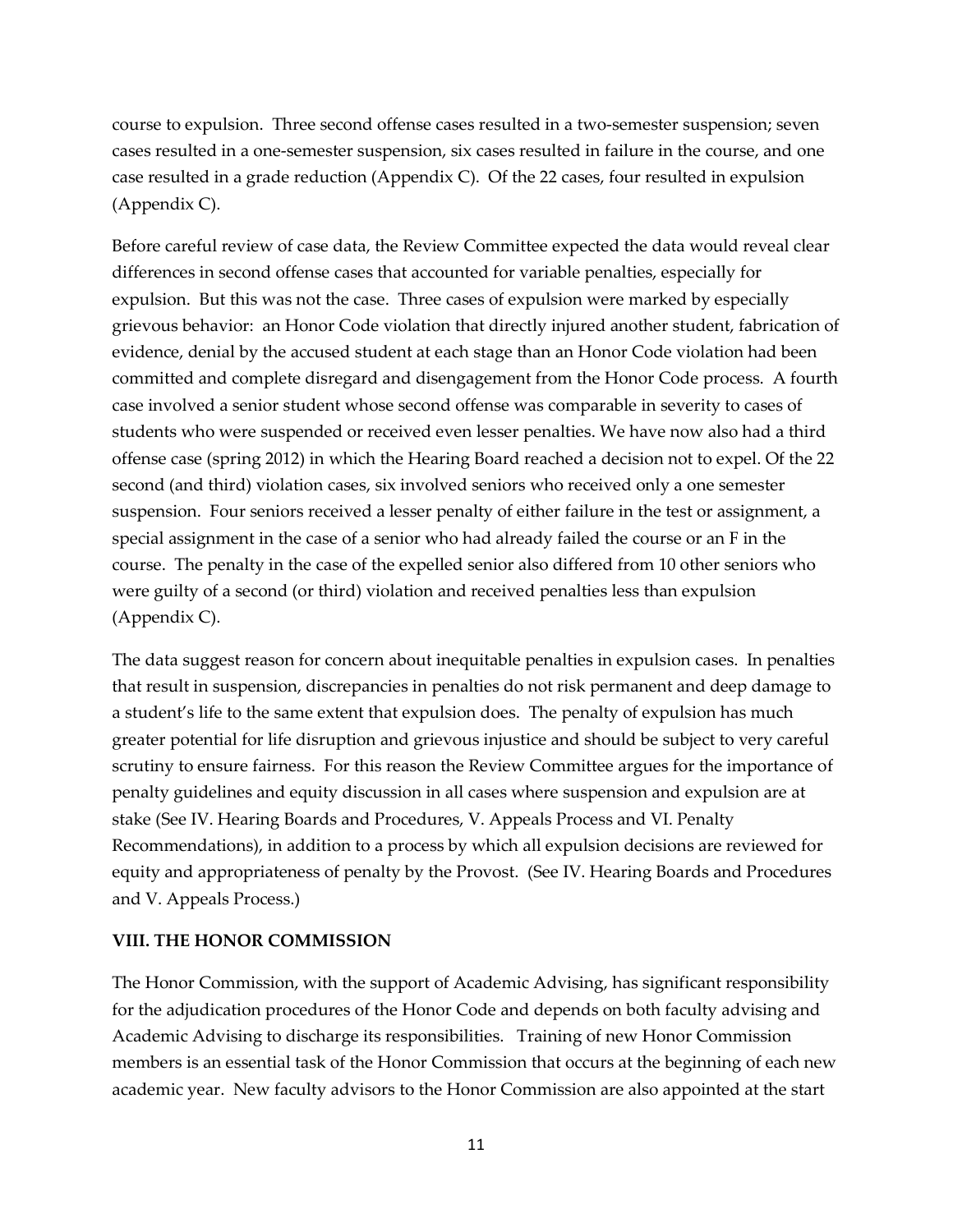of each academic year, but only in time acquire requisite experience. The Honor Commission and Academic Advising face continuing challenges in securing faculty advisors for Hearings and Appeals Boards and having a sufficient number of faculty advisors to assure time for careful observation and training by new faculty advisors.

#### **RECOMMENDATIONS**

- **1. The Honor Commission has begun the process of developing a Constitution and internal procedures that will evolve with time and articulate principles that guide Honor Commission practices: the importance of integrity and honesty, the centrality of restorative principles, a commitment to treating all individuals with fairness, respecting their dignity and worth, a commitment to confidentiality, and respect for evidence and fair deliberation. The Review Committee commends Honor Commission work on the Constitution and recommends that it have a significant role in training new members.**
- **2. The Honor Commission should emphasize the importance of comportment and professionalism in all matters pertaining to Honor Commission work;**
- **3. The Honor Code specifies that it is the responsibility of the faculty, through their governance system, to provide an adequate number of faculty to serve as advisors to the Honor Commission, to consult with other faculty as requested, and to assist in the orientation of new students and faculty regarding these principles and practices concerning academic integrity (2.9). Faculty Governance must ensure that an adequate number of faculty be provided for efficient handling of Honor Commission cases;**
- 4. **Guidelines for the role of Academic Advisors in preparing students for the Preliminary Conference and for Hearings should be developed that engage issues of how best to encourage student responsibility for preparation while recognizing the need for careful advising.**
- 5. **The Honor Commission should designate a regular weekly time for hearings to allow for greater ease in planning by Honor Commission members and Faculty Advisors.**

#### **IX. STUDENT AND FACULTY EDUCATION ABOUT THE HONOR CODE**

**Student Education** Student education at the stage of matriculation is thorough. Incoming students are required to complete a tutorial to promote their understanding of the Honor Code. During Orientation they meet with members of the Honor Commission to discuss the Honor Code and its principles. In the extended orientation that occurs throughout the first semester, students are exposed to further education about the Honor Code. After the first year, students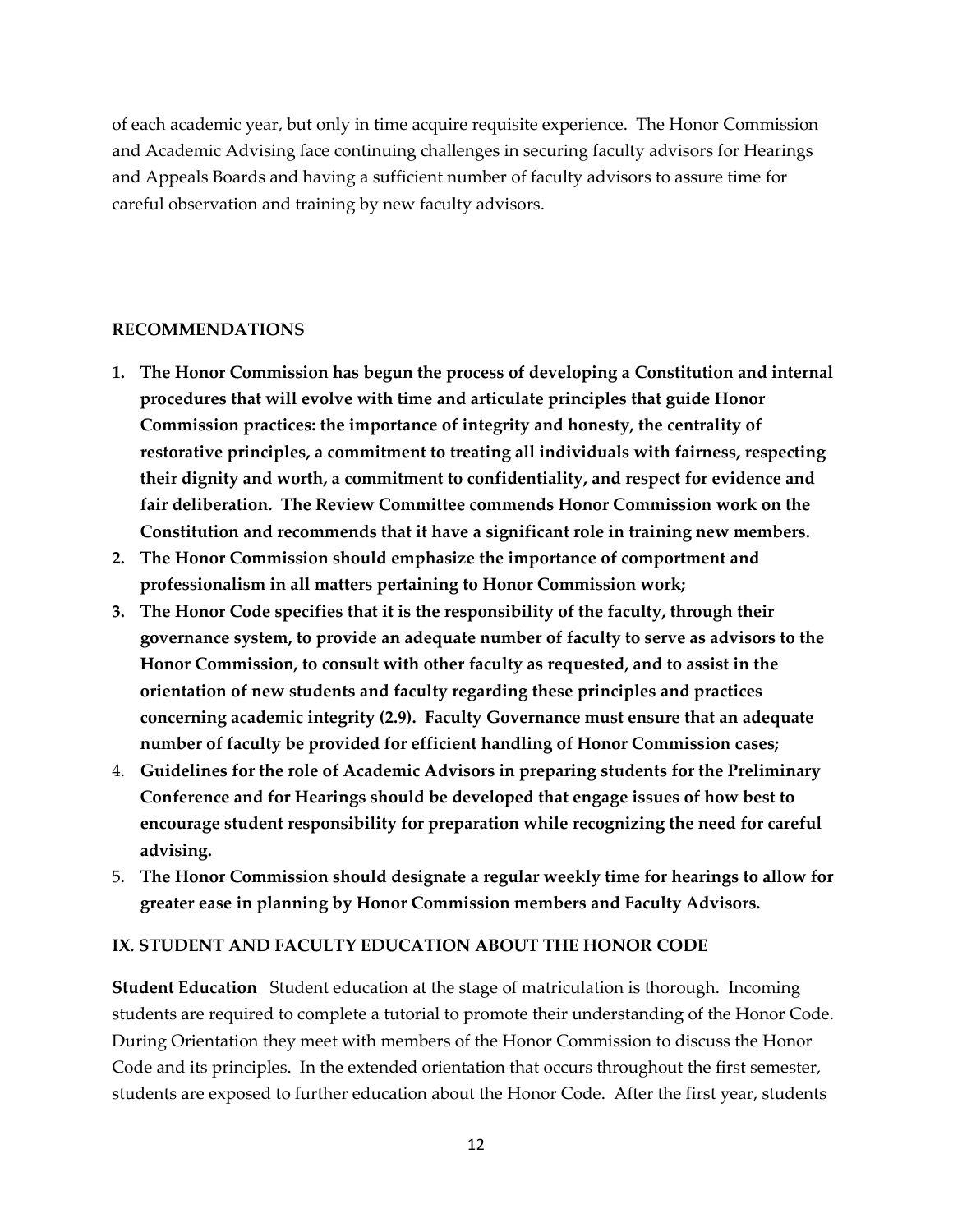have no further formal discussion of academic integrity beyond discussions by faculty in individual classes. Because many faculty do not require the Honor Pledge on submitted work students acknowledge that they sometimes forget the exact wording of the pledge and have little direct knowledge of Honor Code procedures and processes. The 2011 Senior Survey data indicates the frequency of these discussions: 25% of seniors reported some faculty discussed academic honesty, 40% reported most of them discussed academic honesty, 34% reported that all of their faculty discussed academic honesty and 1% reported that none of their discussed academic honesty. In response to the question of whether writing the Honor Code Pledge in any form on assignments/tests encourages abiding by the Honor Code, 37% reported "Yes," 43% reported "No" and 20% reported "Not Sure."

In Article II students and faculty are enjoined to determine with their instructors classroom practices to be observed for supporting one another in promoting academic honesty and clarifying with the instructor any ambiguities they perceive in instructions for assignments (2.3). Few students feel empowered to fulfill these responsibilities when faculty do not ensure such discussions, which highlights the essential role of faculty and students discussing academic honesty and the practices that will help support it in each classroom, laboratory or other academic setting.

### **RECOMMENDATIONS**

- **1. Sustained education of students beyond the first year about academic integrity and the Honor Code, their responsibilities in upholding it and continued reaffirmation of the Honor Pledge, are vital to a campus culture in which academic integrity is respected;**
- **2. In all orientation and training about the Honor Code students should be made aware of their responsibility to actively promote the principles of the Honor Code, including "preventing or interfering with acts of dishonesty, preferably, as they are occurring rather than afterward."**
- **3. The Honor Code and the Honor Pledge should be affirmed in College publications, and made visible in signage in classrooms;**

**Faculty Education** With the demands of orientation, new faculty are given insufficient introduction to Honor Code policies and procedures and even long term faculty who have not had direct experience with the Honor Code know little of its policies and procedures. Departments as well as individual faculty vary in expectations and practices they allow, and, as data from the Senior Survey suggests, not all faculty carry out the discussions of academic integrity mandated by the revised Honor Code (2.3). Faculty and students alike acknowledge the existence of ambiguity in assignments, faculty who vary in what they want and allow,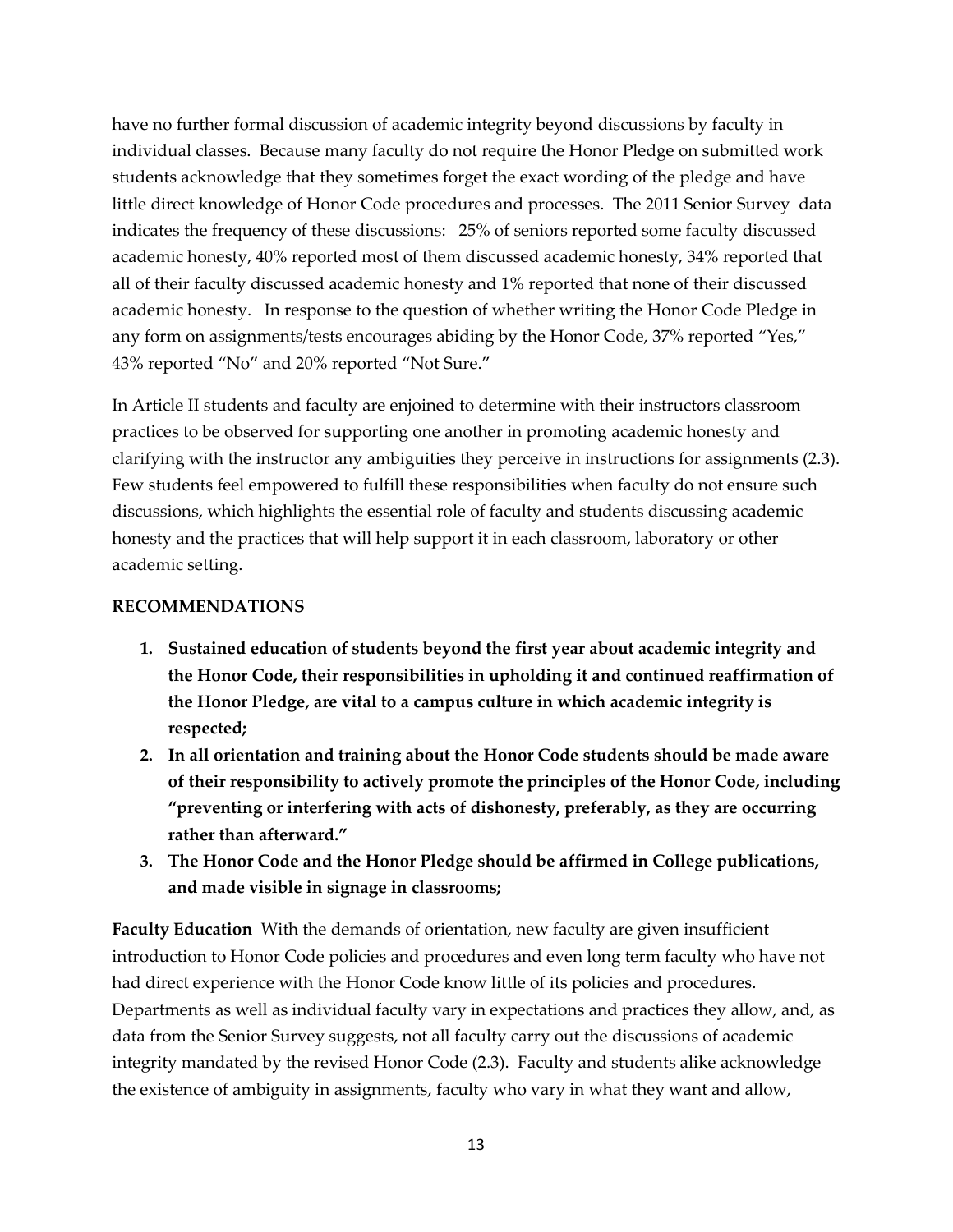differences in expectations, lack of clarity in communicating to students and variability within departments about allowable practices, all of which attest to the importance of each faculty member making clear the expectations and practices of his or her course.

### **RECOMMENDATIONS**

**1. All faculty at the start of each course should renew their support for the College's principles regarding academic integrity and determine practices with students to promote academic honesty (2.3) Faculty and students alike are required by the Honor Code to determine together classroom practices to be observed for supporting one another in promoting academic honesty, including practices specific to assignments, exam room conditions, and practices both for interrupting while they are occurring or reporting afterwards actions, activities, or behaviors which appear to violate principles of academic honesty (2.3)**

**2. All syllabi should include discussion of the Honor Code and make clear the expectations of the faculty for assignments (whether group work is permitted etc.);** 

**3. Training seminars on Honor Code principles, processes and procedures should be offered for all new faculty in the first year of their employment. Emphasis should be given to case studies, and to particular issues faculty are likely to encounter in their courses;** 

**4. Faculty and Department Chairs in departments where academic dishonesty is more prevalent, as well as all faculty and departments, should work to insure preventive strategies for deterrence.**

### **X. THE HONOR PLEDGE**

The Honor Code contains two pledges. The first is affirmed at opening Convocation:

*I affirm that I will uphold the highest principles of honesty and integrity in all my endeavors at Gettysburg College and foster an atmosphere of mutual respect within the beyond the classroom.*

The second pledge (termed the Assignment Pledge in Honor Code documents) binds students in all submitted course assignments whether or not they sign this pledge:

*I affirm that I have upheld the highest principles of honesty and integrity in my academic work and have not witnessed a violation of the Honor Code."* 

The second Honor Code Pledge binds students in all submitted course assignments and contains "the witness clause" that obligates students to report violations of the Honor Code if witnessed.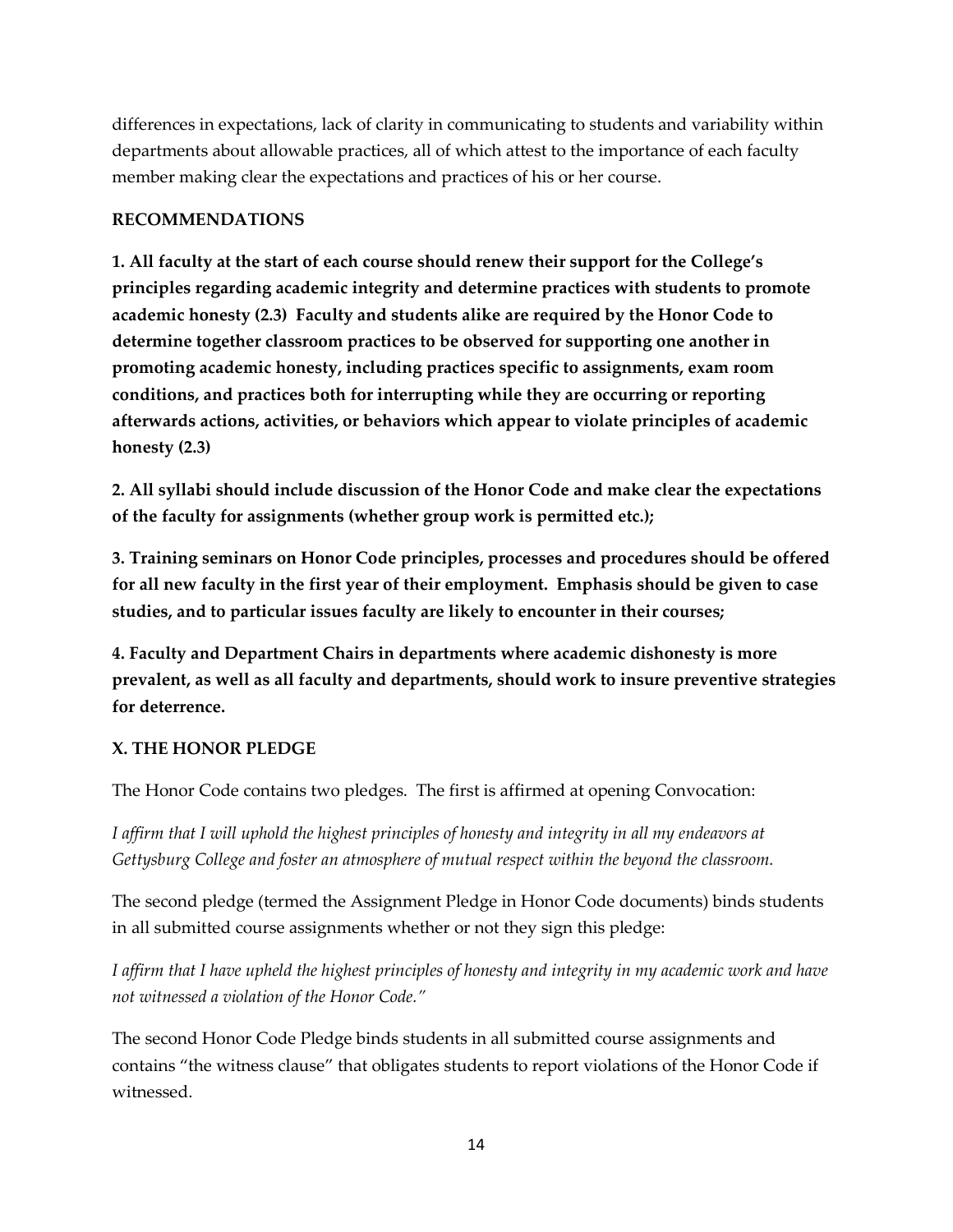### **RECOMMENDATIONS**

- **1. Although the Honor Pledge binds students in all submitted course assignments, faculty should encourage the signing of the full Honor Pledge on all assignments and should emphasize its significance both in course syllabi and in class discussions of the Honor Code;**
- **2. The Honor Pledge should be posted in key locations on campus;**
- **3. The Honor Code should be incorporated into discussions College Life has with students about integrity and honesty;**

### **XI. REPORTING HONOR COMMISSION DECISIONS**

Significant community and educational benefit comes from knowledge by the College community of how the Honor Commission functions. Each year a year-end summary is posted on the Honor Code webpage of the Gettysburg College website but discussion with members of the community and with Student Senate suggests that few faculty or students read the report or have substantive knowledge of the range of violations that occur, the incidence of violations, and the penalties given. The lack of awareness of how the Honor Code functions on campus heightens detachment and lack of commitment to the Honor Code, and the seriousness of violations of academic integrity that require campus vigilance.

The year-end summary detailing the prior year's violations and penalty decisions should be reported each fall to the Student Senate and the Faculty by the Co-Chairs of the Honor Commission. The yearly report respects the community's right to know violations of the Honor Code and penalties given. The educational value of the report is an essential element of campus awareness of the Honor Code, types of violations, penalty patterns and new challenges that some violations pose.

### **RECOMMENDATIONS**

**1. The year-end summary should be widely disseminated to the community, in the**  *Gettysburgian***, for example, in addition to being posted on the Honor Code webpage;** 

**2. The year-end summary should be reported each fall to the Student Senate and the Faculty by the Co-Chairs of the Honor Commission.**

### **XII. CHANGED CAMPUS CLIMATE AFFECTING THE HONOR CODE**

The increased challenge that technology poses in classrooms – particularly cell phone and texting use – has altered the campus climate affecting the Honor Code. Faculty express concern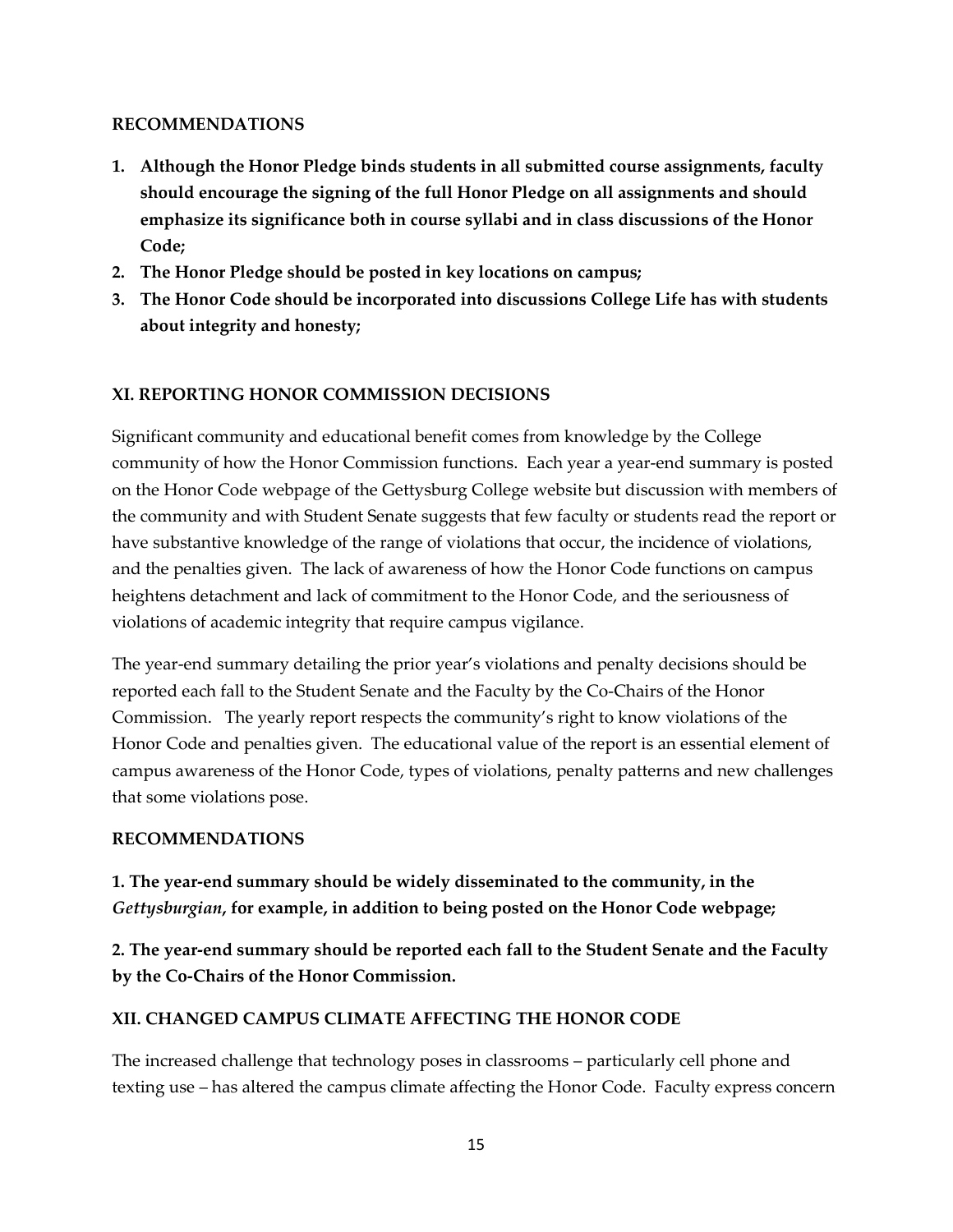about technology in the classroom and have devised various strategies in testing situations to limit technology use. Widespread use of the Internet and other technologies by students renders it a crucial element in many Honor Code violations, from use of uncited materials and fabrication of evidence to accessing documents or data during testing. Surveys of our own students indicate a significant pattern of cheating from high school through college (See Appendices D, E, F).

Faculty have also expressed concern about non-compliance with the Honor Code by some faculty and an informal system of resolving Honor Code violations by individual faculty that subverts the formal Honor Code system. Widespread, systemic cheating in the Department of Health Sciences resulted in permission by the Honor Commission to proctor for the 2011-2012 academic year. In spring 2012 a faculty member in the Department of Organizational Management Science was given permission to proctor. The Honor Code does not endorse proctoring as a desirable or common practice (2.5) but provision is made in exceptional circumstances for a faculty member to request permission to proctor. "Should a faculty member, as a result of exceptional circumstances, wish to be present throughout an examination, the faculty member must communicate this intent and discuss its rationale both with the students in the class and with the Honor Commission, normally, at least a week prior to the examination. Through this consultation the instructor will assist the Honor Commission in understanding and addressing the underlying conditions prompting this action" (2.5).

These challenges to academic integrity in the campus culture make it imperative that faculty and students directly address issues of academic integrity in all courses and in advising, and that the community be regularly informed of the decisions and issues of the Honor Code as it meets these challenges. The Honor Code affirms that faculty and students jointly have responsibility to actively promote academic integrity and practices that will ensure academic honesty (2.3, 2.4) and together must work to ensure that the Honor Code system upholds high standards of academic integrity.

#### **CONCLUSION**

**The Honor Code Review Committee has identified inequitable penalties as the most serious issue of its investigation. Penalties in suspension and expulsion cases were found to be particularly of concern, with like violations resulting in widely different penalties without consistent rationale (failure in the course, one to two semesters of suspension or expulsion). Any adjudication system which respects the authority of individual Conferences and Hearing Boards to make penalty decisions will have some variability in decisions across cases. This reflects strength of such systems, since it allows for Hearing Boards to consider mitigating or aggravating factors particular to individual cases and their implications for**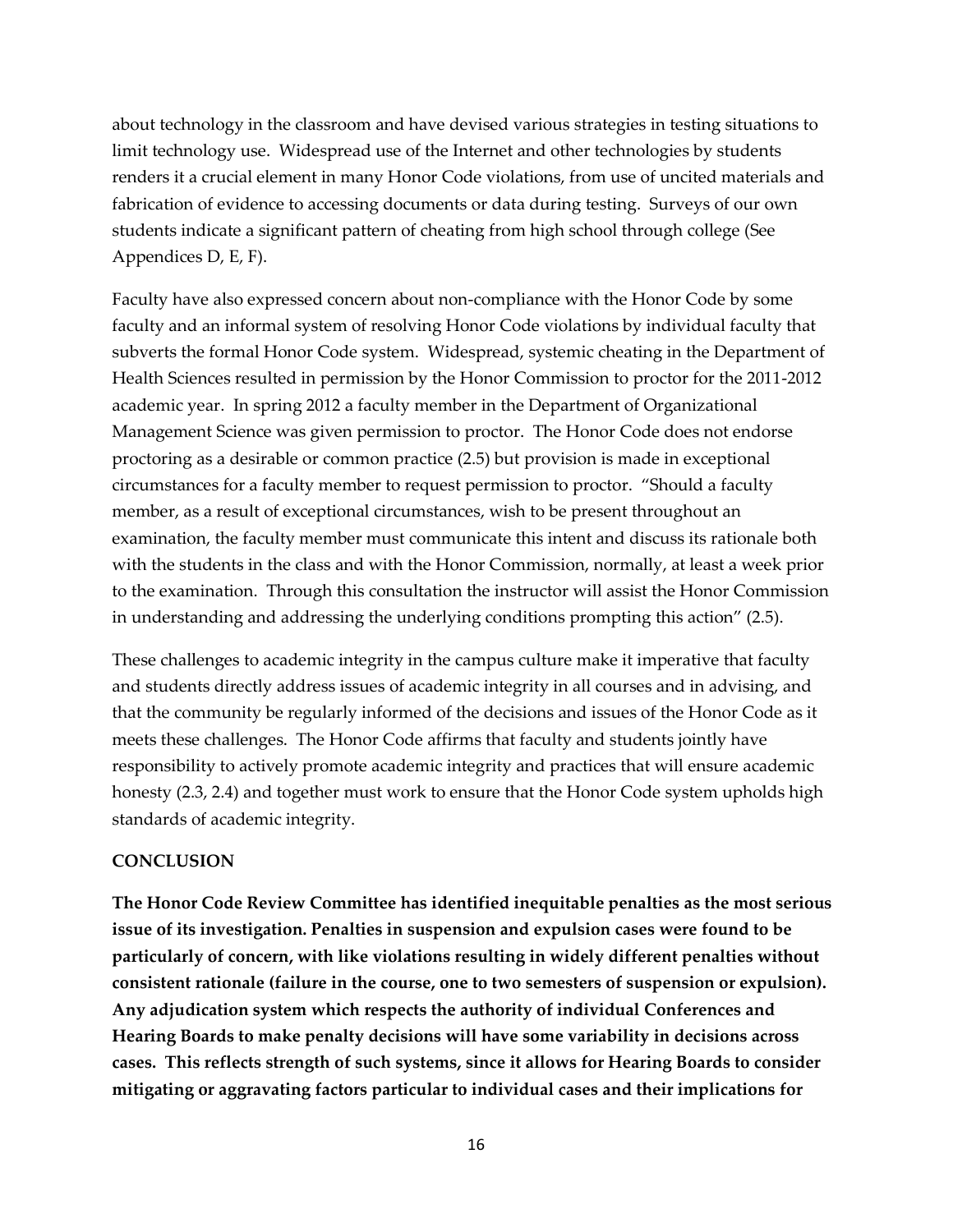**judgments about penalties. At the Preliminary Conference stage such variability is highly valued by faculty bringing complaints. But such latitude should be supported by settled standards that provide guidance for decision-making about penalties.**

**The actual practice of Preliminary Conferences and Hearing Boards (and Appeals Boards that uphold or reject the penalties of Hearing Boards) reflects greater latitude in responding to the full range of types of violations than the phrase "the normal penalty" suggests. The Revised Honor Code paradoxically retained reference to "the normal penalty" even while setting out a range of penalties to respond to very different degrees of intent and gravity in violations and requiring consideration of the student's capacity for restoration to the academic community. Scrutiny by the Review Committee of the pattern of penalties since 2006 reflects an implicit rubric and implicit rationale for most penalties if not "the normal penalty" that suggests invariance. But penalty patterns also reveal severe penalties for like violations that received more lenient judgment in the same semester by different Hearing or Appeals Boards. The Honor Code Review Committee strongly endorses the development of a rubric for penalty decisions that addresses this issue, and recommends that the Honor Commission explicitly discuss equity in its training of new members. The Review Committee also recommends that the Chairperson of Hearings and Appeals Boards be responsible for ensuring discussion of equity in all penalty decisions. Such guidelines have the virtue of respecting the idea of a "normal penalty" in the sense of a penalty consistently given to like cases while giving latitude to decision-makers to consider gravity of violation and aggravating as well as capacity of the student to be restored to the community.**

**The Honor Commission and the College are subject in some cases to intense pressure from parents and lawyers. The development of a rubric that guides decision-making will help to give to penalty decisions greater authority and consistency consonant with a process that safeguards the value of deliberative process and individual decision-making. Such a rubric will help to assure that serious violations receive serious and consistent penalties, and that restorative principles guide decision-making.** 

**The Revised Honor Code reflects an admirable balance between retributive and restorative frameworks for responding to breaches in academic integrity. The Honor Code also recognizes the range of acts that constitutes violations of the Honor Code. That Preliminary Conferences and Hearing Boards can determine penalties from the full range available as they deem appropriate (5.11) is highly valued by faculty and Honor Commission members. What we advocate is not constraint on this freedom, but greater recognition of the importance of considering equity as penalty decisions are made.**